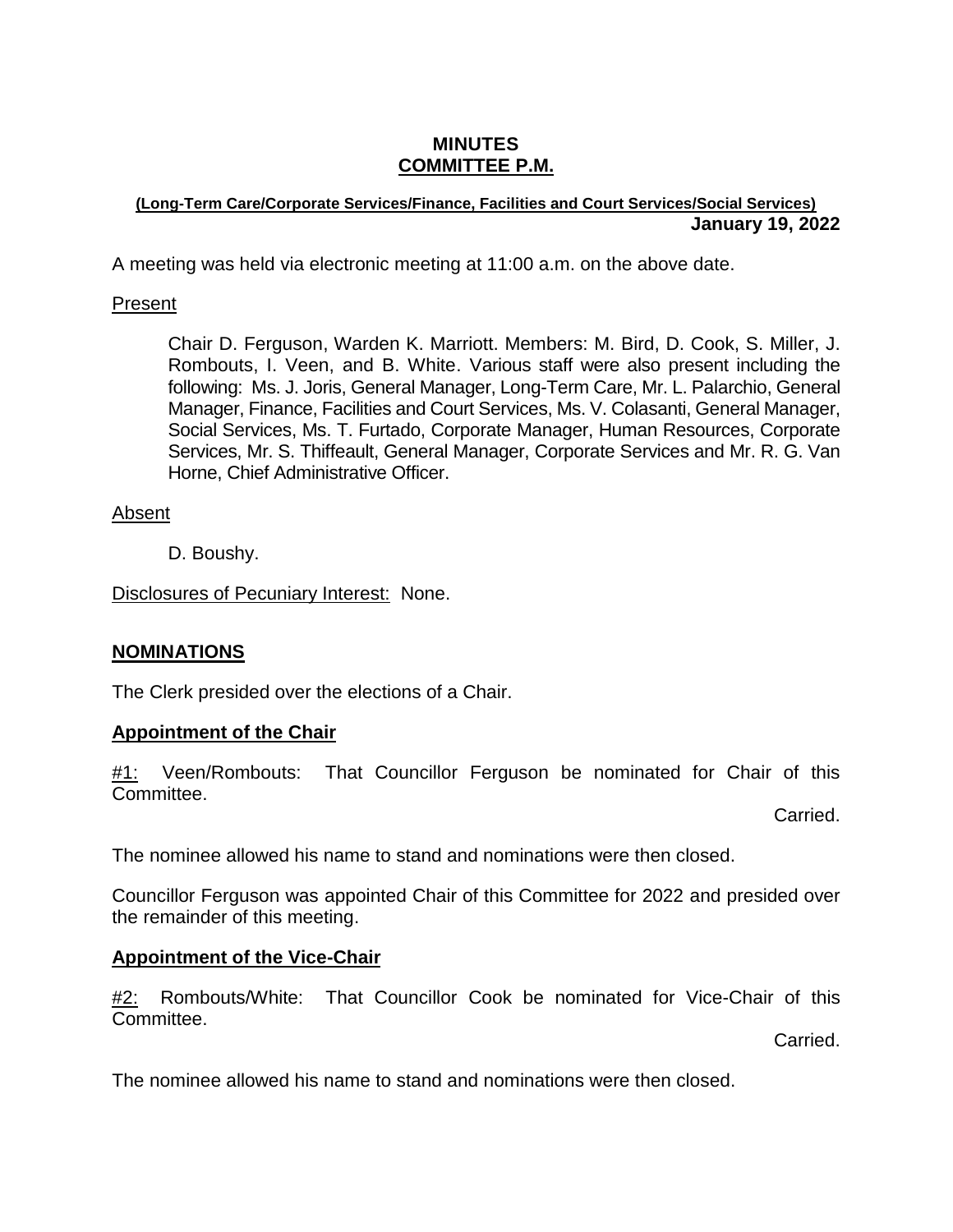Councillor Cook was appointed Vice-Chair of this Committee for 2022.

## **Appointment to The County of Lambton Accessibility Advisory Committee**

#3: Veen/White: That Councillor Cook be appointed as Chair of The County of Lambton Accessibility Advisory Committee for a one-year term.

Carried.

## **Board of Health (Lambton Public Health) Update on COVID-19**

Dr. Ranade, Medical Officer of Health, provided an update on the COVID-19 pandemic in Lambton County and responded to questions from County Councillors with respect to same. The [video stream](https://lambton.civicweb.net/document/103813?splitscreen=true&media=true) of the meeting can be watched on the Lambton County website.

## **LONG-TERM CARE DIVISION**

#### **Correspondence to Receive and File**

LTC 02-01-22 A memorandum from Sheila Bristo, Assistant Deputy Minister, Long-Term Care Operations Division, Ministry of Long-Term Care dated December 3, 2021 regarding accommodation rate changes for 2022.

LTC 02-02-22 A memorandum from Ontario Health dated December 22, 2021 regarding the extension of the Service Accountability Agreements for the 2022/23 fiscal year.

#4: Miller/Rombouts: That correspondence LTC 02-01-22 and LTC 02-02-22 be received and filed.

Carried.

#### **Information Reports**

#5: Veen/White: That the following Information Reports from the Long-Term Care Division be received and filed:

- a) Information Report dated January 19, 2022 regarding COVID19 Update.
- b) Information Report dated January 19, 2022 regarding Occupancy 4th Quarter 2021.
- c) Information Report dated January 19, 2022 regarding Scheduling Modernization Project Update.

Carried.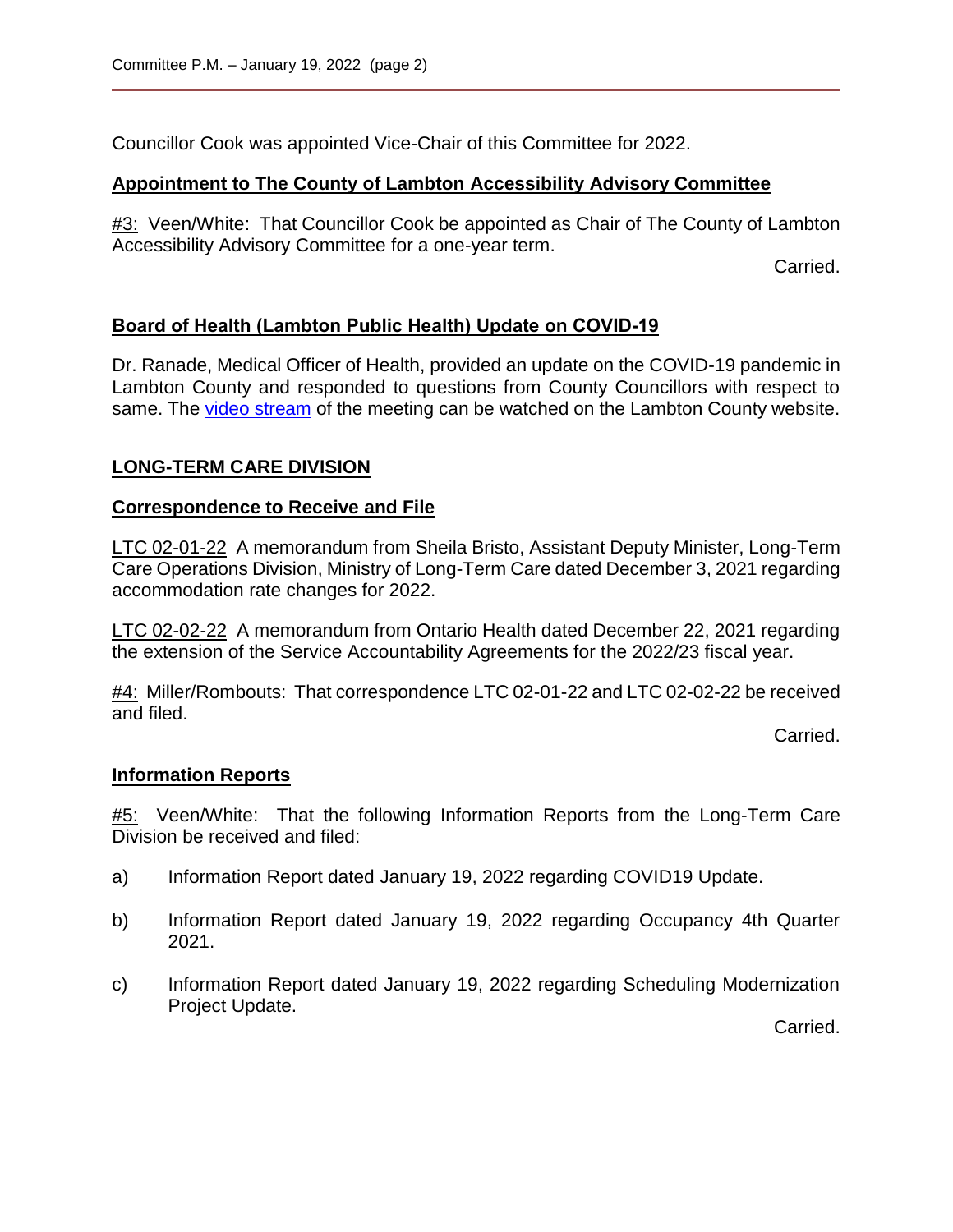## **Other Business**

#### Outbreaks Cleared in Lambton County Long-Term Care Homes

Staff advised that the COVID-19 outbreak previously declared at Marshall Gowland Manor has been cleared as of this day, and therefore there are no current outbreaks in any of the Homes.

# **CORPORATE SERVICES DIVISION**

#### **Report Requiring a Motion**

#### Report dated January 19, 2022 Regarding 2022 Services and Fees Schedule

#6: Miller/Veen:

- a) That the revised services and fees set out in Schedule "A" attached hereto be approved and implemented effective February 2, 2022.
- b) That an appropriate By-Law be presented to County Council to implement the revised services and fees.

Carried.

# **FINANCE, FACILITIES AND COURT SERVICES DIVISION**

#### **Information Report**

Information Report dated January 19, 2022 Regarding Bayside Centre Activity Report Update

**#7:** Cook/White: That Information Report dated January 19, 2022 regarding Bayside Centre Activity Report Update be received and filed.

Carried.

# **SOCIAL SERVICES DIVISION**

#### **Information Report**

Information Report dated January 19, 2022 Regarding Maxwell Park Place Affordable Housing Update #3

#8: Veen/White: That Information Report dated January 19, 2022 regarding Maxwell Park Place Affordable Housing Update #3 be received and filed.

Carried.